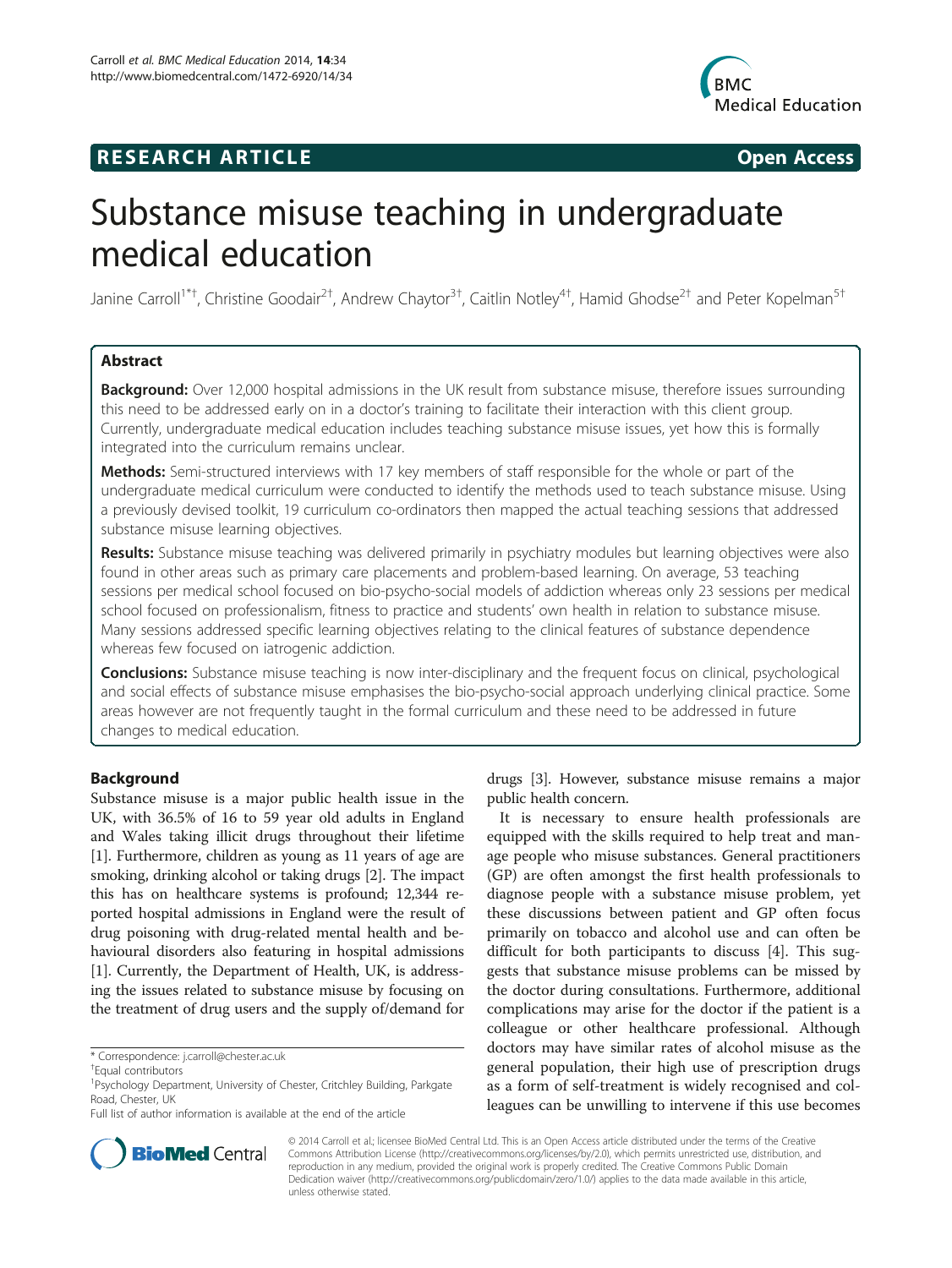problematic [\[5\]](#page-7-0). Additionally, substance misuse can have an impact on doctors' fitness to continue practising in clinical environments. Addressing these issues at an early stage of medical training therefore is essential.

Substance misuse topics in medical education predominately focus on the effects of smoking or alcohol consumption with less information regarding legal and illegal drugs. O'Brien and Cullen found that despite increases in the prevalence of substance misuse, there had been no increase in the time allocated to teach undergraduate medical students substance misuse topics in Ireland [\[6\]](#page-7-0). An average of 6 hours of formal substance misuse training has been reported by medical schools in the UK and is mainly conducted within psychiatry and public health modules [\[7](#page-7-0),[8](#page-7-0)]. However, this does not account for the learning that occurs in the informal teaching environment or via the hidden curriculum, both of which are influential in shaping students' learning and subsequent interaction with patients [[9\]](#page-7-0). Since medical students have unique experiences influenced by their informal learning, it is important that medical education addresses the disparity between the amount of formal teaching and future clinical exposure to substance misuse issues to ensure that all students are provided with some formal education in this area.

Recommendations for core medical competencies on alcohol and other drugs have been made for postgraduate curricula for all doctors. A working group from the medical Royal Colleges published a report in 2012 which suggested that postgraduate medical curricula should consider incorporating learning objectives such as identifying the effects of using drugs, identifying the long-term implications of using drugs and being able to become confident to address drug use with their patients [[10](#page-7-0)]. Some of these recommendations may occur within more informal learning experiences, such as direct contact with patients with drug problems [[11](#page-7-0)] or through special study components (SSC). It is essential however that these recommendations become embedded within the formal undergraduate and postgraduate curricula in order for all students to cover the learning objectives and not just for those who happen to have relevant informal learning experiences.

This paper describes a national project run over two phases. Phase one (2005–2007) involved all medical schools in the UK to develop consensus guidance on the integration of teaching about alcohol, drugs and tobacco in the undergraduate medical curricula. Phase two (2008–2011) focused on the implementation of the guidance in to the curricula of English medical schools. In the first phase a survey was undertaken to gather information about substance misuse teaching and learning. The second phase focused on mapping substance misuse teaching within English medical schools thus identifying

perceived and actual teaching occurring in undergraduate medical curricula. The project did not focus on the informal teaching that can occur within medical education nor the number of hours dedicated to the teaching of substance misuse but aimed to identify the number of actual teaching sessions that had formal learning objectives relating to substance misuse.

# **Methods**

The project was conducted in two phases. Phase one (2005–2007) involved conducting semi-structured interviews with key people. The questions asked were informed by a literature review of substance misuse teaching in undergraduate medical education and discussions with experts in the area. The potential interviewees within each UK medical school were asked if they would consent to participate in the semi-structured interview to identify their perceptions of the substance misuse teaching that occurred in their respective medical schools. The responses from these interviews facilitated the development of a substance misuse toolkit which focused on the specific learning objectives generally devised for substance misuse teaching. Phase two involved appointed curriculum co-ordinators mapping the actual teaching and learning of substance misuse using the toolkit devised in phase one and more on this has been described in another paper [[12](#page-7-0)]. The second phase however identified the actual number of teaching sessions that were delivered which will be reported here.

#### **Participants**

Participants in phase one were either the head of the undergraduate medical curriculum (such as the Director of the medical school) or other key people who were responsible for the major component of teaching about substance misuse, usually the organiser of the Psychiatry module. Two researchers identified and contacted potential participants via email or telephone call and 19 participants were recruited (two provided written feedback). Participants in phase two were the English medical schools who appointed a curriculum co-ordinator to map the areas of substance misuse teaching.

#### Materials

A semi-structured interview was designed during discussions held by specialists forming an expert panel and conducted with participants in the first phase of the project. The interview questions covered curriculum content, curriculum delivery, assessment, student selected components and learning materials. Example interview questions include "Could you describe how teaching and learning about substance misuse is organised?" (curriculum delivery) and "Are there Student Selected Components in the area of substance misuse available to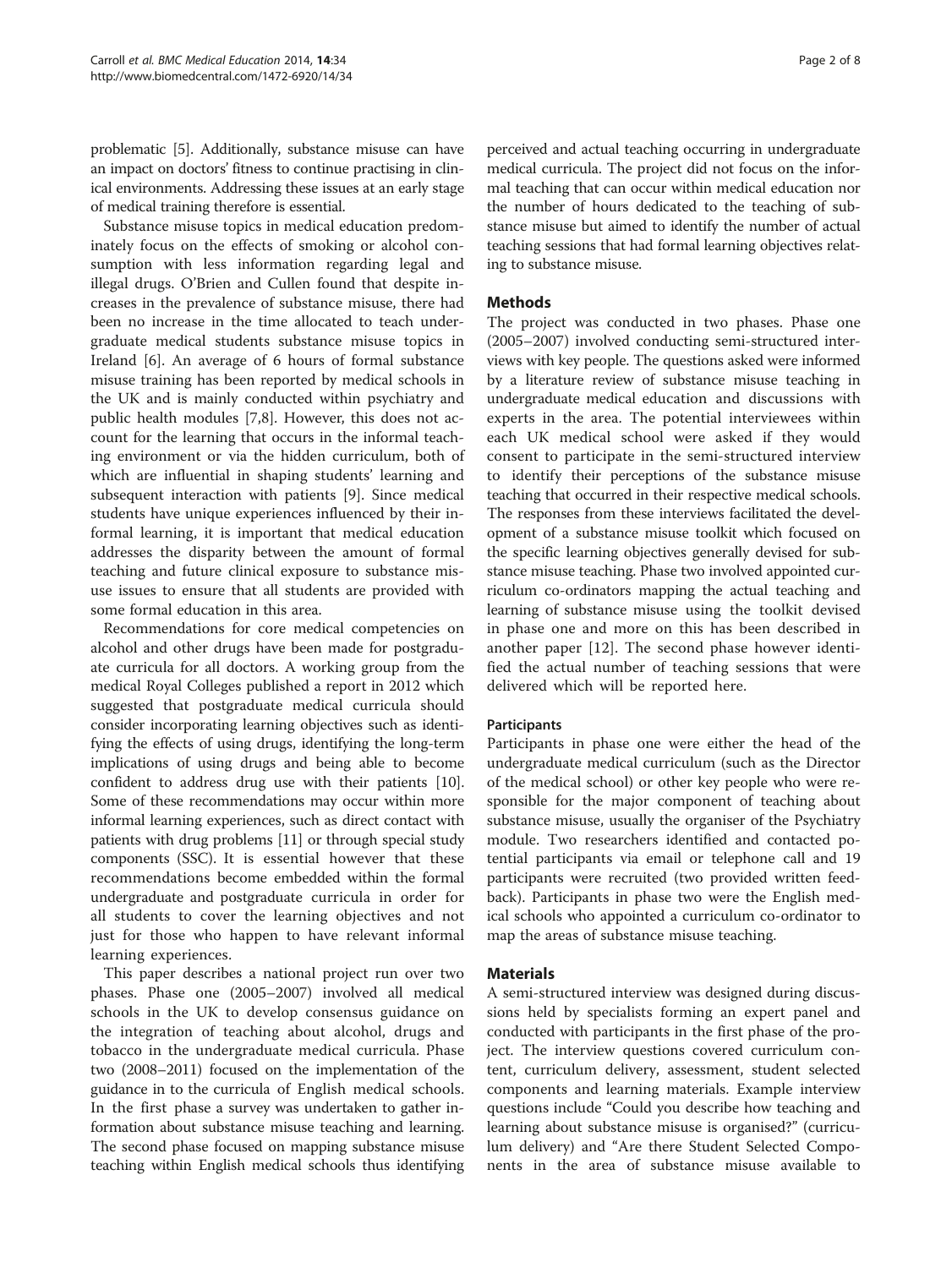students?" (student selected components). The responses were collated and used by a working group of healthcare professionals and educators to devise a UK consensus guidance document on substance misuse teaching in the undergraduate medical curriculum. To accompany this document, a substance misuse toolkit was devised that set out the core aims and learning outcomes for undergraduate medical curricula. The toolkit focused on biopsycho-social models of addiction, professionalism and self-care, clinical assessments of patients, treatment interventions, specific disease and speciality topics and epidemiology, public health and society.

#### Procedure

In phase one, two researchers identified and arranged semi-structured telephone interviews with consenting key staff over a period of 15 weeks in 2005 to obtain feedback on substance misuse teaching. The responses were then collated and the key aspects were identified by the two researchers. Using these responses, a toolkit was used by curriculum co-ordinators in phase two to identify the exact teaching sessions that featured learning objectives relating to substance misuse. Curriculum co-ordinators began collecting this information at different time-points over a 12-month period between 2009 and 2011. Due to the different data collection time-points, some of the information collated during the mapping process was not available for the deadline of writing reports concerning the project but has since been submitted and is reported in this paper.

# Ethical approval

This project was a review of the current teaching and learning that occurs within undergraduate medical education. All work was conducted based on the Declaration of Helsinki ethical principles for research involving human participants. No formal ethical approval was required from an ethics committee as the interviews were providing feedback on the medical course and the toolkit was identifying teaching sessions only that covered the different substance misuse learning objectives.

# Results

# Demographic statistics

Out of 32 UK medical schools, 22 interviews were conducted and ten medical schools provided written responses to the questions, resulting in feedback being obtained from all medical schools. During phase two, 18 out of the 19 English medical schools (a 95% response rate) submitted data from the mapping process.

#### Phase one

Participants reported substance misuse learning objectives and outcomes existed at the programme level, the

module level and the individual teaching session level. Although they acknowledged explicit reference to substance misuse at the programme level might be limited, specific reference was mentioned in relation to substance misuse and self-care while implicit reference was made to the development of an appropriate attitude to patients. The majority of teaching and learning about substance misuse were reported to be located within psychiatry modules, however other disciplines were also perceived to include teaching on substance misuse. Primary care and general practice attachments were mentioned by nine participants as being one area where students received substance misuse teaching, and crossyear teaching such as communication skills, problembased learning (PBL), and community based medicine  $(n = 9)$  were also reported to provide substance misuse learning objectives. Five participants reported that substance misuse teaching was delivered during public health modules while eight stated that these issues were raised directly (and indirectly) in personal and professional modules or introductory courses. When asked specifically about student selected components (SSC), eleven medical schools reported offering at least one SSC focusing on substance misuse. However, one participant described how nearly one-third of SSC topics offered in their curriculum were related to substance misuse, suggesting variation amongst medical schools concerning the number of substance misuse SSCs. As the aim of this phase was not to identify the number of hours spent formally teaching substance misuse issues, participants only reported where in the curriculum substance misuse was formally taught.

A range of learning materials were used to support substance misuse teaching including CD-ROMs, online resources, handouts, powerpoint presentations, alcohol information packs and an internet game focusing on managing alcoholic patients. Assessing students' knowledge of these issues was mainly conducted using Observed Structured Clinical Examination stations  $(n = 10)$ and predominately focused on assessing students' communication skills when interacting with patients with substance misuse problems.

#### Phase two

Analysis of the data gathered during the mapping process revealed that bio-psycho-social models of addiction had the most number of teaching sessions identified (n = 958, an average of 53 per medical school), with professionalism and self-care having the least number of teaching sessions ( $n = 418$ , an average of 23 per medical school; Table [1](#page-3-0)). These figures are higher than those reported elsewhere [[12\]](#page-7-0) due to some of the information becoming available after the initial report of the project had been written.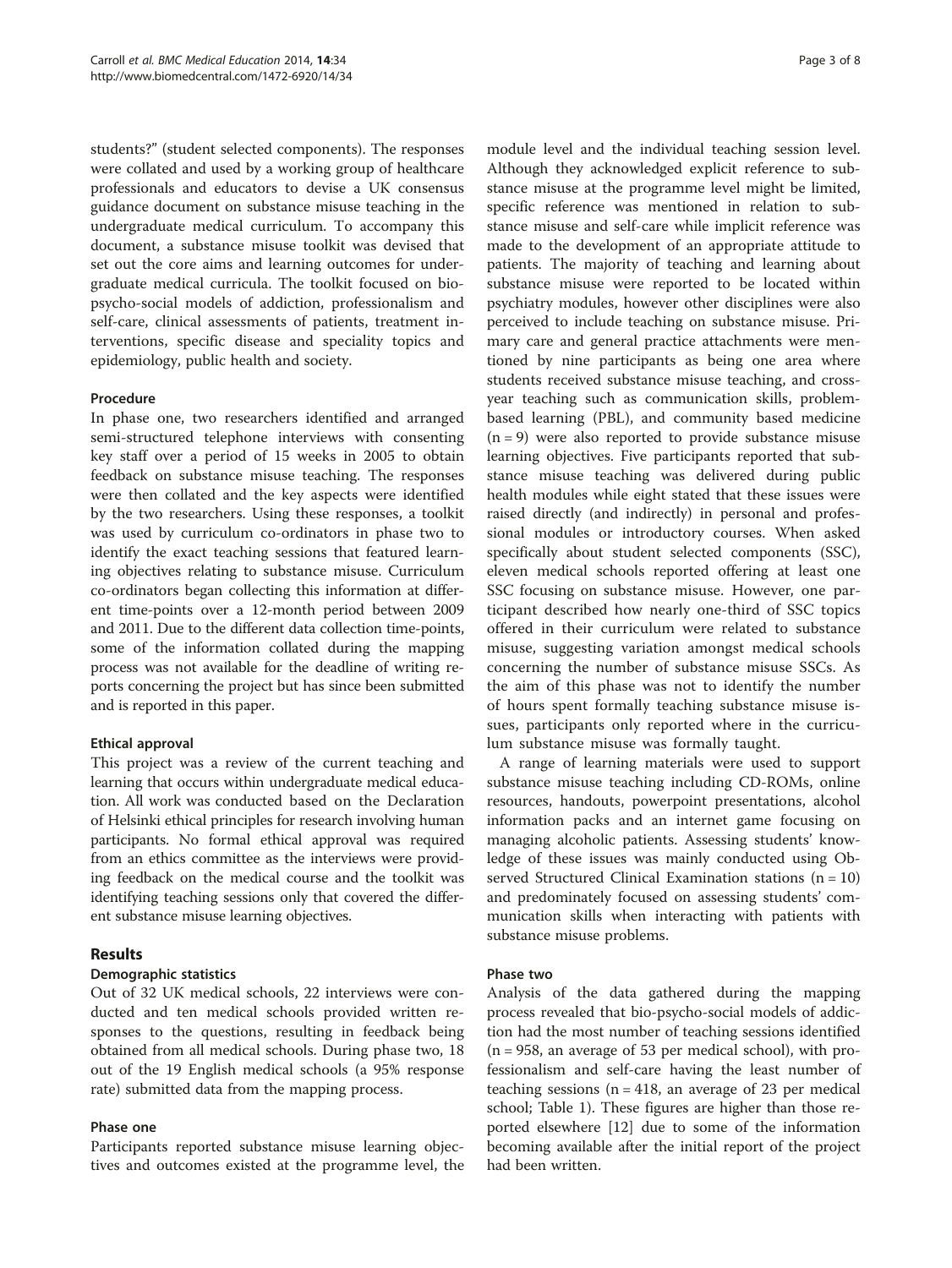<span id="page-3-0"></span>Table 1 The number and average of substance misuse teaching sessions identified in the general medical curriculum

| Learning outcomes area                     | Number of<br>teaching sessions (per school) | Averaged |
|--------------------------------------------|---------------------------------------------|----------|
| Bio-psycho-social models of<br>addiction   | 958                                         | 53       |
| Professionalism and self-care              | 418                                         | 23       |
| Clinical assessment of patients            | 942                                         | 52       |
| Treatment interventions                    | 921                                         | 51       |
| Epidemiology, public health and<br>society | 578                                         | 32       |
| Specific disease and speciality topics     | 846                                         | 47       |

Within the bio-psycho-social models of addiction theme, defining substance misuse, dependence and addictive behaviour was the most frequently taught topic in medical education ( $n = 291$ , an average of 16 sessions per medical school). Demonstrating awareness of the causes of addiction and describing the chemical absorption and excretion of addictive drugs were the least frequently covered topic  $(n = 7$  sessions per medical school; Table [2\)](#page-4-0).

For the professionalism and self-care theme, the topic of demonstrating a professional attitude was frequently focused upon ( $n = 109$ , an average of 6 sessions per medical school) whereas demonstrating an understanding of iatrogenic addiction was the least frequently covered topic  $(n = 30,$  an average of 1 session per medical school). When mapping the teaching that occurs around the clinical assessment of patients with substance misuse problems, coordinators identified 263 teaching sessions (an average of 14 sessions per medical school) covering the major clinical features of alcohol and drug dependence. Yet only 60 sessions (an average of 3 sessions per medical school) focused on conducting a psychological assessment of a patients' readiness to implement change.

Table [2](#page-4-0) also shows variation in the number of teaching sessions focusing on the treatment and interventions available to people who misuse substances, with the majority focusing on how to advise a patient appropriately on reducing or abstaining from using alcohol or tobacco (n = 319, an average of 17 sessions per medical school). The least frequently taught topic in this area related to students ability to demonstrate their awareness of risk related to needle use and disposal ( $n = 33$ , an average of 1 session per medical school). Within the epidemiology, public health and society theme, learning about the distribution and determinants of alcohol consumption, smoking and drug use in both the general and the medical population was the most frequently taught  $(n = 97,$ an average of 5 sessions per medical school). In contrast, curriculum co-ordinators found little teaching covered

the international policies and strategies in place to limit the supply and demand of drugs  $(n = 10)$ , an average of half a teaching session per medical school).

Finally, many teaching sessions were offered that addressed specific substance misuse topics such as describing the link between substance misuse and accidents, lung disease or mental health ( $n = 584$ , an average of 32 sessions per medical school). Few sessions however focused on making students aware of how substance misuse can influence the aetiology of neurological conditions  $(n = 52)$  and the effects of addiction and drug consumption during pregnancy  $(n = 58)$ , an average of 3 sessions for both learning objectives per medical school.

#### **Discussion**

The above mapping process revealed the areas of substance misuse teaching and learning that were perceived to be and were actually covered within medical education. Changes have been documented in relation to how substance misuse is incorporated into the curriculum [[13\]](#page-7-0), and the increase in specific learning objectives specialising in linking substance misuse to health issues could reflect an increase in the number of core and elective modules (such as SSCs, clinical skills, communication skills etc.) that now include some reference to patients who misuse substances. Furthermore, the rise in research relating to substance misuse has provided a comprehensive evidence base for teaching students good medical practice [\[14,15](#page-7-0)] and has enabled medical education to develop both generic and specific substance misuse learning objectives.

The most prevalent area covered in the undergraduate curriculum was bio-psycho-social models of addiction. The clinical, psychological and social impact of drug misuse and dependence has long been accepted as important for medical students to consider when interacting with patients and colleagues. Clinical assessment and treatment interventions are covered comprehensively suggesting students are now being given the opportunity to develop the skills required for interacting with substance misuse in patients. Students have been found to ask about drug use as a prevention strategy during these formal clinical assessments [\[16\]](#page-7-0), suggesting an awareness early on in their education of how substances can be used to prevent as well as treat medical conditions. Identifying the clinical features of substance dependence is also an important area for students as many begin their careers in general practice where patients misusing prescription drugs can be a problem [[17](#page-7-0)], therefore the clinical knowledge acquired around the features, physical effects and treatment strategies of substance misuse is essential. Additionally, substance misuse learning objectives that feature within different modules support the view of educators that these issues are located in various modules across all years of medical education.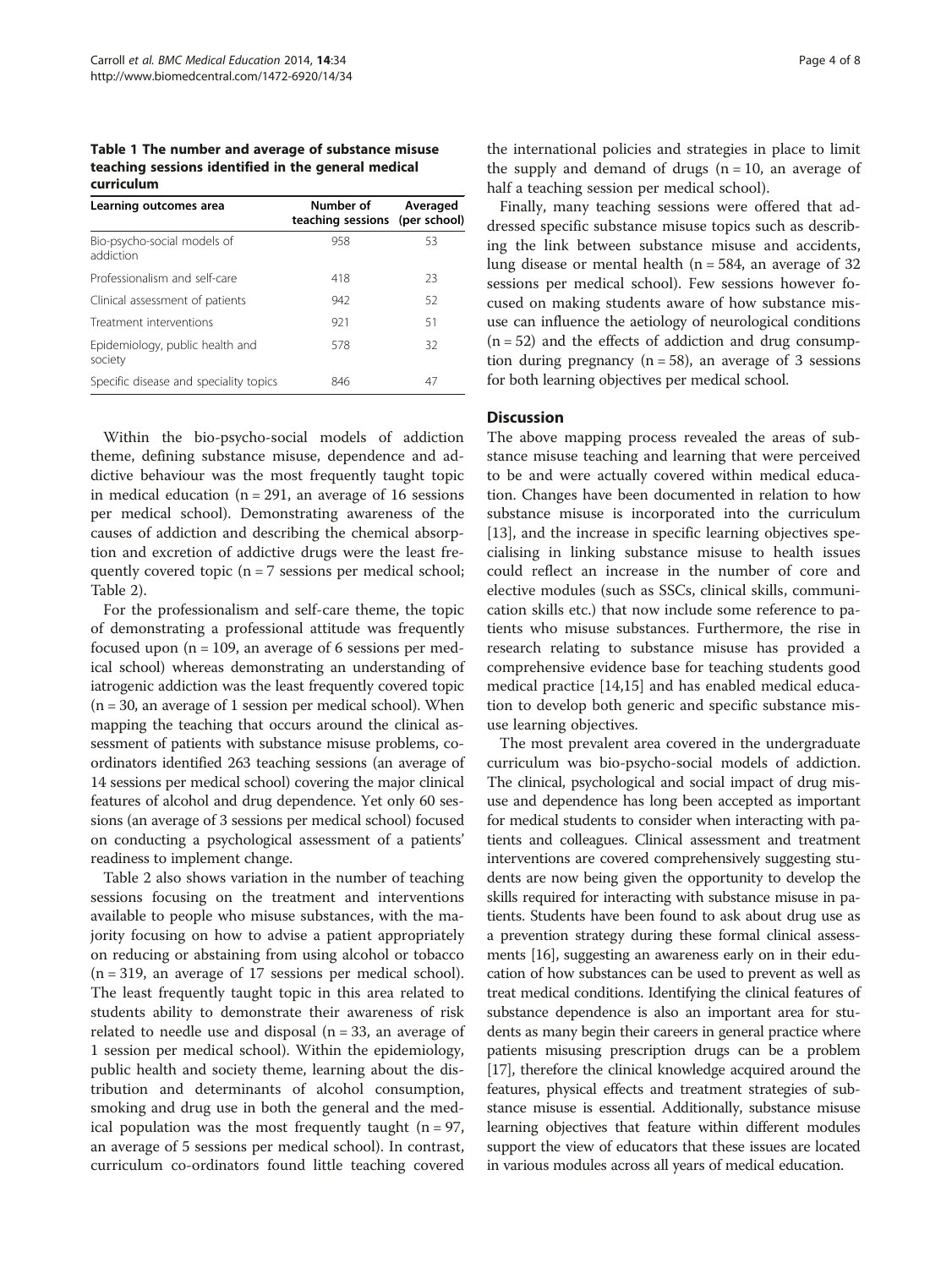| Theme in toolkit                                                    | Learning outcome                                                                                                                                                                                                                                                | Number of formal teaching<br>sessions with substance<br>misuse learning objectives | Averaged<br>(per medical<br>school) |
|---------------------------------------------------------------------|-----------------------------------------------------------------------------------------------------------------------------------------------------------------------------------------------------------------------------------------------------------------|------------------------------------------------------------------------------------|-------------------------------------|
| Bio-psycho-social<br>models of addiction                            | 1a. Define substance misuse, dependence and addictive behaviour and distinguish between acceptable and problematic use                                                                                                                                          | 291                                                                                | 16                                  |
|                                                                     | 1b. Demonstrate awareness of the range of substances that can be misused, the different types and classes of addictive<br>substances, their alternative and colloquial names and their effects                                                                  | 143                                                                                | 7                                   |
|                                                                     | 1c. Demonstrate awareness of the psychological, social, biological and genetic causes of dependence and addiction, the<br>interactions between such factors in the individual and the different models used to describe addiction                               | 157                                                                                | 8                                   |
|                                                                     | 1d. Describe the absorption, distribution, excretion and metabolism of drugs of addiction                                                                                                                                                                       | 133                                                                                | 7                                   |
|                                                                     | 1e. Describe the physical effects of addiction, including the key effects of drug addiction on neurotransmitter systems,<br>mechanisms of drug tolerance and the physiological effects of withdrawal                                                            | 234                                                                                | 13                                  |
| Professionalism.<br>fitness to practice and<br>students' own health | 2a. Demonstrate a professional attitude towards substance misusers which incorporates a non-judgemental approach and<br>respect for a patient's autonomy                                                                                                        | 109                                                                                | 6                                   |
|                                                                     | 2b. Describe the risk factors for substance misuse in themselves, in medical students and in healthcare workers                                                                                                                                                 | 70                                                                                 | Β                                   |
|                                                                     | 2c. Describe the sources of help for students and doctors with drug and alcohol related problems                                                                                                                                                                | 35                                                                                 |                                     |
|                                                                     | 2d. Describe how substance misuse problems may affect a healthcare professional's judgement, performance and care for their<br>patients                                                                                                                         | 59                                                                                 | 3                                   |
|                                                                     | 2e. Describe the need to balance due concern for the health of a colleague with responsibilities for the safety and welfare of<br>patients                                                                                                                      | 56                                                                                 | 3                                   |
|                                                                     | 2f. Outline the role of the GMC and medical schools in ensuring students and doctors' fitness to practice                                                                                                                                                       | 59                                                                                 | 3                                   |
|                                                                     | 2g. Demonstrate understanding of iatrogenic addiction                                                                                                                                                                                                           | 30                                                                                 |                                     |
| Clinical assessment of<br>patients                                  | 3a. List the major clinical features of alcohol and drug dependence                                                                                                                                                                                             | 263                                                                                | 14                                  |
|                                                                     | 3b. Describe the range of clinical outcomes of addiction and discuss the prognosis and management                                                                                                                                                               | 154                                                                                | 8                                   |
|                                                                     | 3c. Take a focussed drug and alcohol history                                                                                                                                                                                                                    | 134                                                                                | 7                                   |
|                                                                     | 3d. Elicit signs of alcohol or drug misuse through physical and mental state examinations and identify and prioritise medical and<br>psychosocial problems associated with substance misuse                                                                     | 136                                                                                | 7                                   |
|                                                                     | 3e. Demonstrate appropriate skills for communicating sensitively with patients about substance misuse issues and for dealing<br>with difficult, aggressive or intoxicated patients, balancing assessment need with their own safety and that of others          | 105                                                                                | 5                                   |
|                                                                     | 3f. Appropriately order and interpret urine and blood screening tests for drugs of addiction, use standardised screening and<br>assessment instruments to detect alcohol and drug levels and describe other special investigations and how to interpret results | 90                                                                                 | 5                                   |
|                                                                     | 3q. Carry out a psychological assessment of a patient's readiness to implement change                                                                                                                                                                           | 60                                                                                 | $\overline{3}$                      |
| Treatment                                                           | 4a. Describe the basic treatment regimens for various addictions and withdrawal states                                                                                                                                                                          | 134                                                                                | 7                                   |
| interventions                                                       | 4b. Describe the basis of commonly used therapies for addiction, such as Brief Intervention therapy                                                                                                                                                             | 66                                                                                 | 3                                   |
|                                                                     | 4c. Describe the variety of UK agencies to which patients with addiction problems can be referred and how and where to make<br>appropriate referrals for treatment                                                                                              | 46                                                                                 | $\mathcal{P}$                       |
|                                                                     | 4d. Advise a patient on risk-reduction strategies for drug use                                                                                                                                                                                                  | 75                                                                                 | $\Delta$                            |
|                                                                     | 4e. Demonstrate awareness of risk related to needle use and disposal for healthcare workers and patients                                                                                                                                                        | 33                                                                                 |                                     |

# <span id="page-4-0"></span>Table 2 The actual number and average of teaching sessions per medical school identified by curriculum co-ordinators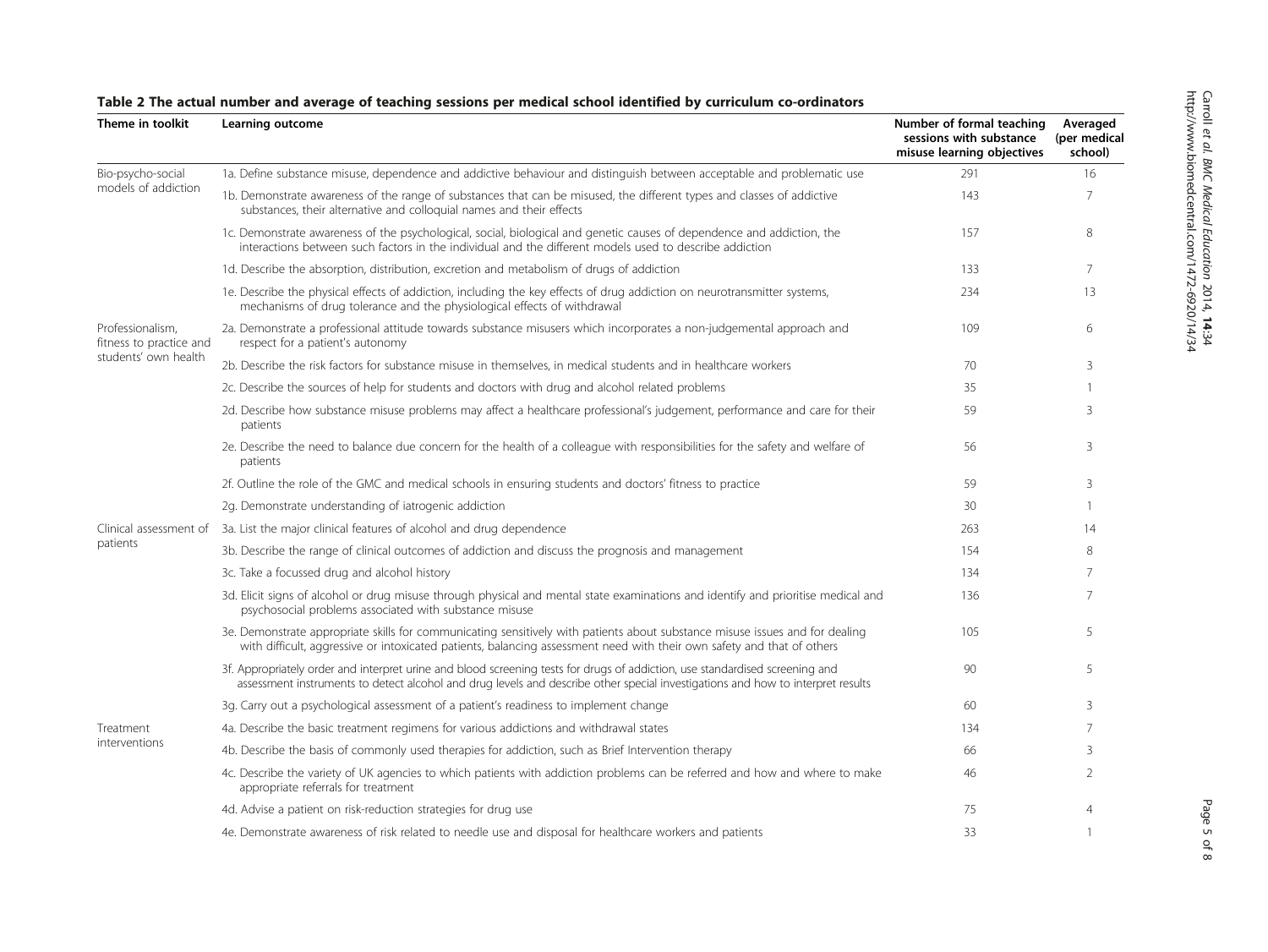# Table 2 The actual number and average of teaching sessions per medical school identified by curriculum co-ordinators (Continued)

|                                            | 4f. Advise a patient appropriately on reducing or abstaining from drinking and smoking and implement a treatment plan with<br>the patient                                                                                                                                                                                                                                | 319 | 17             |
|--------------------------------------------|--------------------------------------------------------------------------------------------------------------------------------------------------------------------------------------------------------------------------------------------------------------------------------------------------------------------------------------------------------------------------|-----|----------------|
|                                            | 4q. Advise addicted women on how to stabilise/discontinue substance use to minimise impact on foetal and maternal health                                                                                                                                                                                                                                                 | 48  | $\mathfrak{D}$ |
|                                            | 4h. Demonstrate awareness of the need to assess patients' capacity to consent to treatment                                                                                                                                                                                                                                                                               | 159 | 8              |
|                                            | 4i. Describe the impact of substance misuse on concordance with treatment including Discharge Against Medical Advice and<br>drug interactions                                                                                                                                                                                                                            | 41  | 2              |
| Epidemiology, public<br>health and society | 5a. Describe UK policies on drug use, drug dispensing and prescribing and on alcohol and smoking                                                                                                                                                                                                                                                                         | 67  | 3              |
|                                            | 5b. Describe UK legislation on controlling drugs, alcohol and tobacco, including the legal limits for alcohol and driving and the<br>recommended maximum limits for alcohol consumption                                                                                                                                                                                  | 76  | 4              |
|                                            | 5c. Describe UK strategies for the prevention of drug misuse                                                                                                                                                                                                                                                                                                             | 26  |                |
|                                            | 5d. Describe international policies and strategies to limit drug supply and demand                                                                                                                                                                                                                                                                                       | 10  | 0.5            |
|                                            | 5e. Describe the epidemiology of alcohol consumption, smoking, drug misuse in the general population and specifically in<br>doctors and other healthcare professionals                                                                                                                                                                                                   | 97  | 5              |
|                                            | 5f. Describe the problems associated with self-medication                                                                                                                                                                                                                                                                                                                | 36  | 2              |
|                                            | 5q. Demonstrate awareness of the risks in different work environments and the need for employers to have drug and alcohol<br>policies                                                                                                                                                                                                                                    | 23  |                |
|                                            | 5h. Describe the effects of addiction on individuals, their families, friends and colleagues in a range of age-groups; from children<br>and adolescents to older people                                                                                                                                                                                                  | 69  | 3              |
|                                            | 5i. Describe the long-term social consequences of various types of addiction and substance misuse, including the economic<br>consequences and the links between crime and substance misuse                                                                                                                                                                               | 63  | 3              |
|                                            | 5j. Describe the risks to the children of addicted parents including child protection policies and a doctor's duty to implement<br>these                                                                                                                                                                                                                                 | 59  | ζ              |
|                                            | 5k. Demonstrate an understanding of the principles of rational prescribing and the use of psycho-active medication                                                                                                                                                                                                                                                       | 52  | $\mathcal{P}$  |
| Specific disease and<br>speciality topics  | 6a. Recognising life-threatening complications of substance misuse, including septicaemia, pulmonary emboli and overdose and<br>be able to carry out appropriate interventions                                                                                                                                                                                           | 152 | 8              |
|                                            | 6b. Describe and explain the links between substance misuse and accidents; lung disease, specifically smoking; anxiety,<br>depression, dementia, schizophrenia; self-harm and suicide; heart disease and hypertension; liver disease, pancreatitis and<br>gastritis; infectious diseases, including HIV and hepatitis B and C; cancers; sleep disorders; weight problems | 584 | 32             |
|                                            | 6c. Show awareness of substance misuse in the aetiology of neurological conditions including seizures, par aesthesia and stroke                                                                                                                                                                                                                                          | 52  | 3              |
|                                            | 6d. Describe the effects of addiction, drug and alcohol use on pregnancy                                                                                                                                                                                                                                                                                                 | 58  | 3              |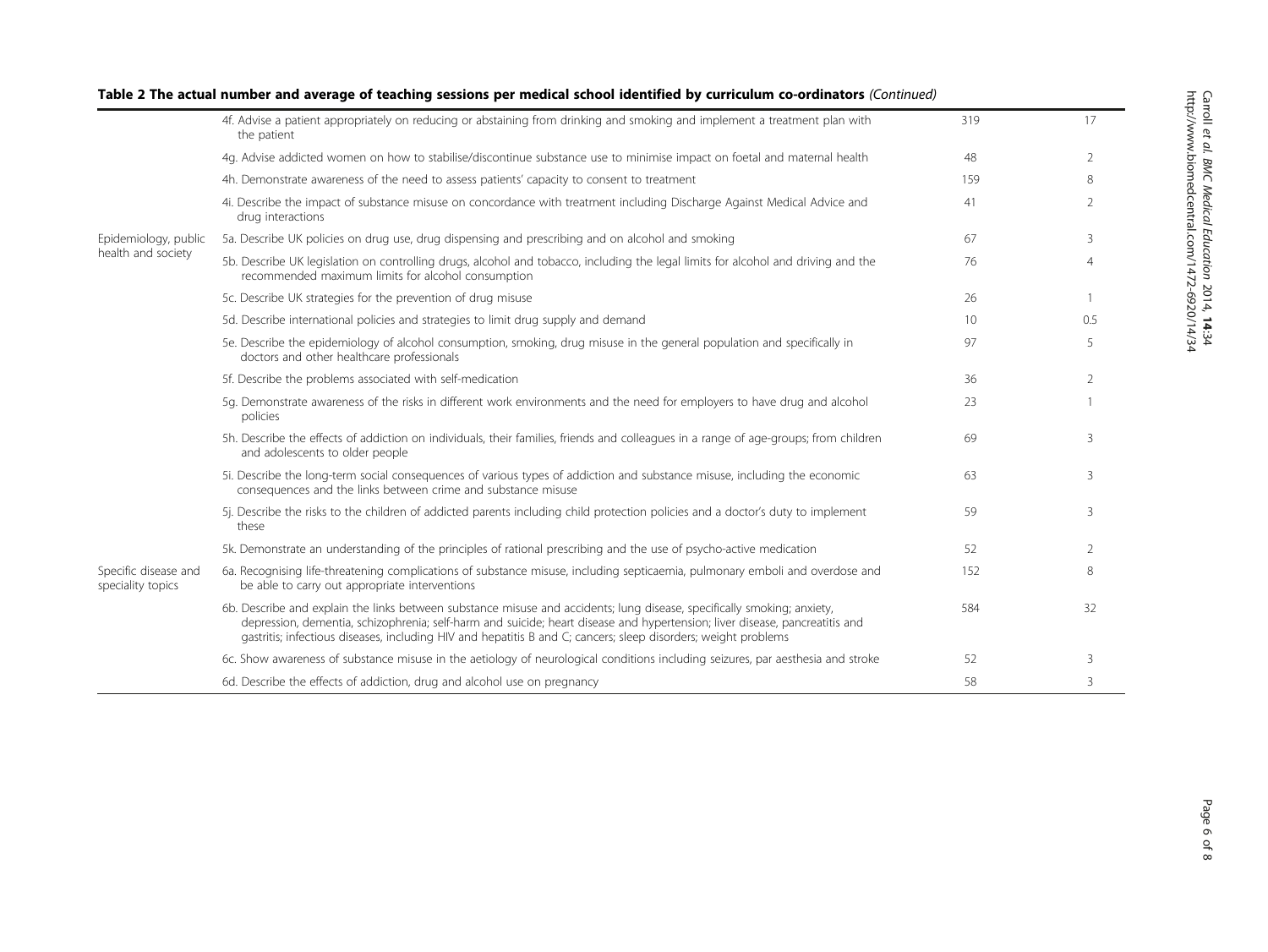Few teaching sessions focused on professionalism, fitness to practice and students' own health in relation to substance misuse. One area that was emphasised focused on developing a professional attitude towards patients who misuse substances – a positive finding, as formal teaching programmes that provide access to substance misusers have been shown to effectively improve medical students' attitudes towards this patient group [\[11](#page-7-0)]. However, there was a lack of teaching focusing on understanding iatrogenic addiction. The use of analgesic drugs such as morphine are often effective in reducing pain yet despite doctors' propensity to administer these drugs confidently in clinical environments, they often have addictive properties and may contribute to the development of iatrogenic illness in patients [[18](#page-7-0)]. Reasons for the lack of understanding regarding iatrogenic addiction include different perceptions of doctors, nurses and patients regarding pain intensity, a belief that patients exaggerate their pain in order to obtain more medication [[19\]](#page-7-0) and an underestimation by doctors of the potential effect of drugs such as sedatives in promoting dependence or addictive behaviour in patients [\[20\]](#page-7-0). It is important therefore to raise awareness of the effects of iatrogenic addiction in all health professionals, and this could be integrated into the undergraduate medical curriculum through SSCs, PBL, and other formal teaching sessions supporting a bottom-up approach to learning [[21\]](#page-7-0).

There are however some limitations to this project which need to be addressed. First, the project did not focus on the learning that can occur within informal experiences or via the hidden curriculum, both of which are important sources of learning for medical students [[9\]](#page-7-0) and it is unclear what informal learning occurs in relation to substance misuse. Secondly, the data was only collected from English medical schools and did not cover the curriculum delivered in other parts of the UK. Thirdly, it is unclear whether the mapping conducted by the curriculum co-ordinators was consistent across all participating medical schools and there were no external checks to identify the accuracy of the mapping process. Lastly, a formal evaluation of the project was not performed but would have been beneficial to appraise the effectiveness of conducting this type of research. Future projects would therefore benefit from addressing these limitations and investigating the impact of informal learning experiences on medical students' knowledge and understanding of substance misuse issues. Furthermore, future projects of this design would benefit from including an evaluation process and internal reliability checks before conducting it in other medical schools across the UK.

Despite these limitations, one result of the curriculum mapping process is that co-ordinators were able to implement a variety of changes such as re-writing PBL learning outcomes to specifically include substance misuse, updating library and internet resources, and introducing lectures and workshops targeting substance misuse issues. For example, one medical school wrote a policy in relation to drugs, alcohol and substance misuse which outlined the regulations and code of conduct for students to follow during their medical training. This was written in all module handbooks ensuring students' awareness of the importance of substance misuse issues. Some medical schools worked with external agencies to increase students' access to people who have substance misuse problems, initiatives that students reported as being interesting and conducive to their learning. In addition to individual changes being implemented at the different medical schools, substance misuse factsheets were generated to facilitate students' learning in relation to specific issues (e.g. substance misuse and anaesthesia, substance misuse and pregnancy, substance misuse in gastroenterology). These could be accessed and used by all participating medical schools and focused on a wide range of areas in which substance misuse issues could arise. They were devised by a group of experts in the field to ensure that each help pertinent information relating specifically to each topic and were used by some medical schools to facilitate students' learning.

A key question now, given the success of the project, is how best to sustain the positive changes implemented in the teaching of substance misuse to our future doctors, so that future graduating medical students continue to be better equipped to deal with substance misuse and to meet the requirements specified by the GMC. This project across both phases has enhanced the training and education of student doctors and has established a solid basis for substance misuse teaching through the implementation of UK corporate guidance and improvements in the quality of training of future doctors in English medical schools. Funding for a third phase has been found and the aims of this phase are to further develop and build on the existing network of academic champions/lead person within the medical schools to work on embedding substance misuse in to teaching through the corporate curricula and learning materials so as to ensure that the changes implemented in the teaching of substance misuse to our future doctors continue to be better equipped to deal with substance misuse.

# Conclusions

To conclude, this project has identified the areas and frequency of formal substance misuse teaching within the undergraduate medical education. The bio-psycho-social models of addiction are most frequently covered by medical schools allowing students to focus on the clinical aspects of substance misuse. However, one area that is not frequently covered in the formal curriculum is iatrogenic